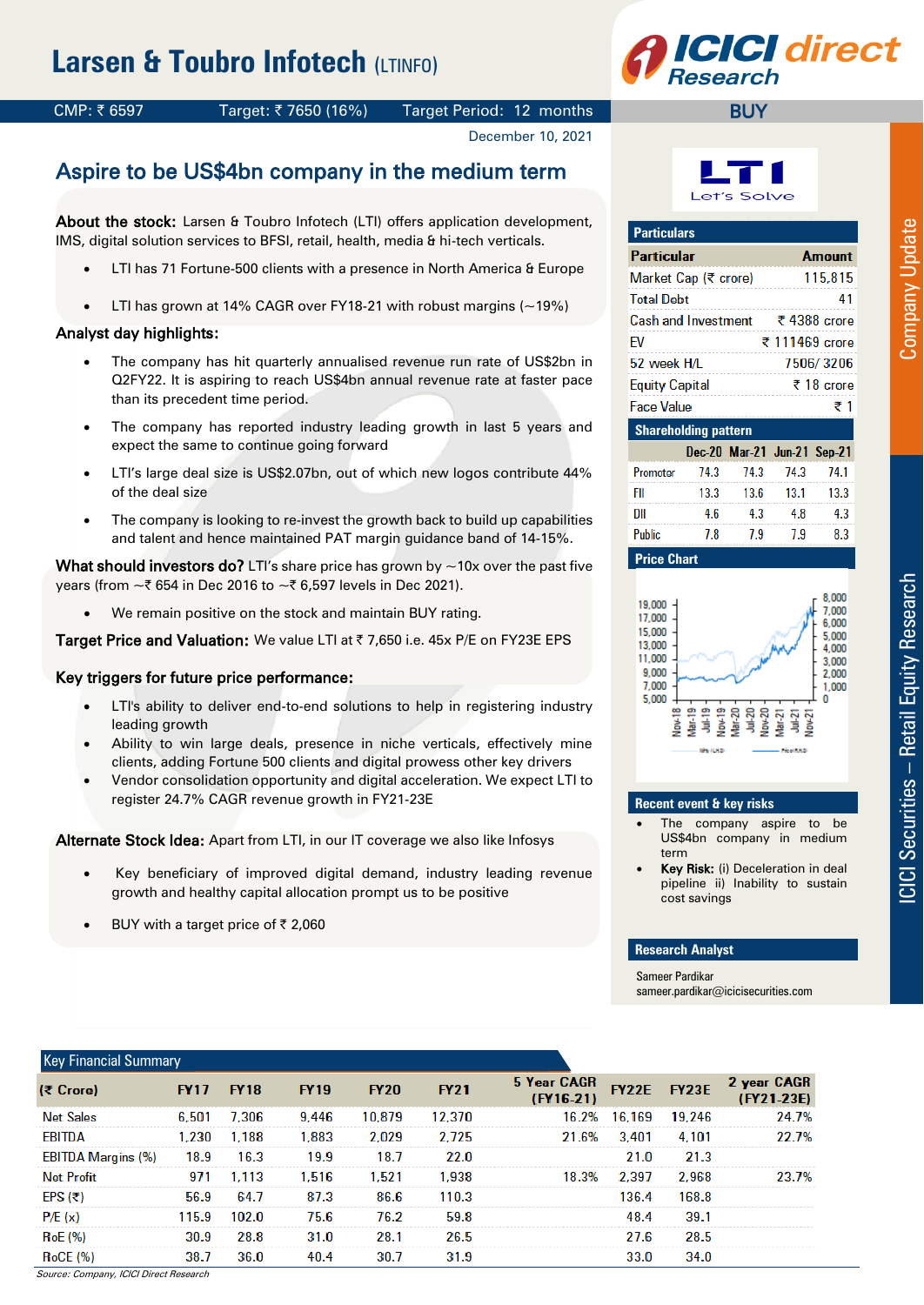#### Other highlights

- The company mentioned that demand environment is strong at least for the foreseeable future (of 3 to 5 years) based on company's continuous interaction with its clients. The company called out 3 key reasons for strong demand environment i) The Great restructuring (due to pandemic) ii) New spend areas (Cloud, Data, Cybersecurity etc) iii) The Great Resignation (Annual wages are rising at 4.5-5%, highest in last 20 years)
- The company mentioned that it is well prepared to win war at talent which reflects in its step up in hiring. The company net hiring for Q2FY22 stands at 4K vs 2.3K in Q1 and 4.5K in FY21. Management maintained that high attrition will continue for 3-4 quarters before it starts normalising. The company is increasing the fresher intake and guided for 5.5K fresher's hiring in FY22. The company has been also continuously upscaling talent to be ready for the next phase of growth in digital.
- The company did 7 acquisitions in the last 5 years i.e augument data sciences, syncordis, RULETRONICS, N+P, lymbyc, Powerup, CUELOGIC, which had built up their capabilities in Big data,,AI,ML, core banking,BPM, cloud consulting, digital engineering and resulted into 40% of their current portfolio is in digital space ( Cloud, Data & Digital).
- In the last 5 years, the company invested in key leadership positions across geographies which resulted into strong client additions across deal sizes. The company has identified 50 key accounts which would be in focus for the next area of growth. The company also indicated that it has reported industry leading growth (14.3% for LTI vs 7.4% growth for top 5 players) in the last 5 years. The company has identified BioTech, Streaming, Payments, InsureTech as high potential sub-verticals and UK, Australia, Switzerland, Middle East as new growth regions.
- Garnter's global IT spending suggests that IT services are expected to grow by 9.1% CAGR over FY19-25 to be driven by 10%,7.1% and 6.7% by Energy& Utilities, Banking, Insurance. In terms of service line, the growth will be driven by Cloud (32.3%), ERP (11.8%) and Analytics & Business intelligence (10.1%). This augurs well for LTI as good proportion of its revenue comes from these verticals and service lines.



Source: Company, ICICI Direct Research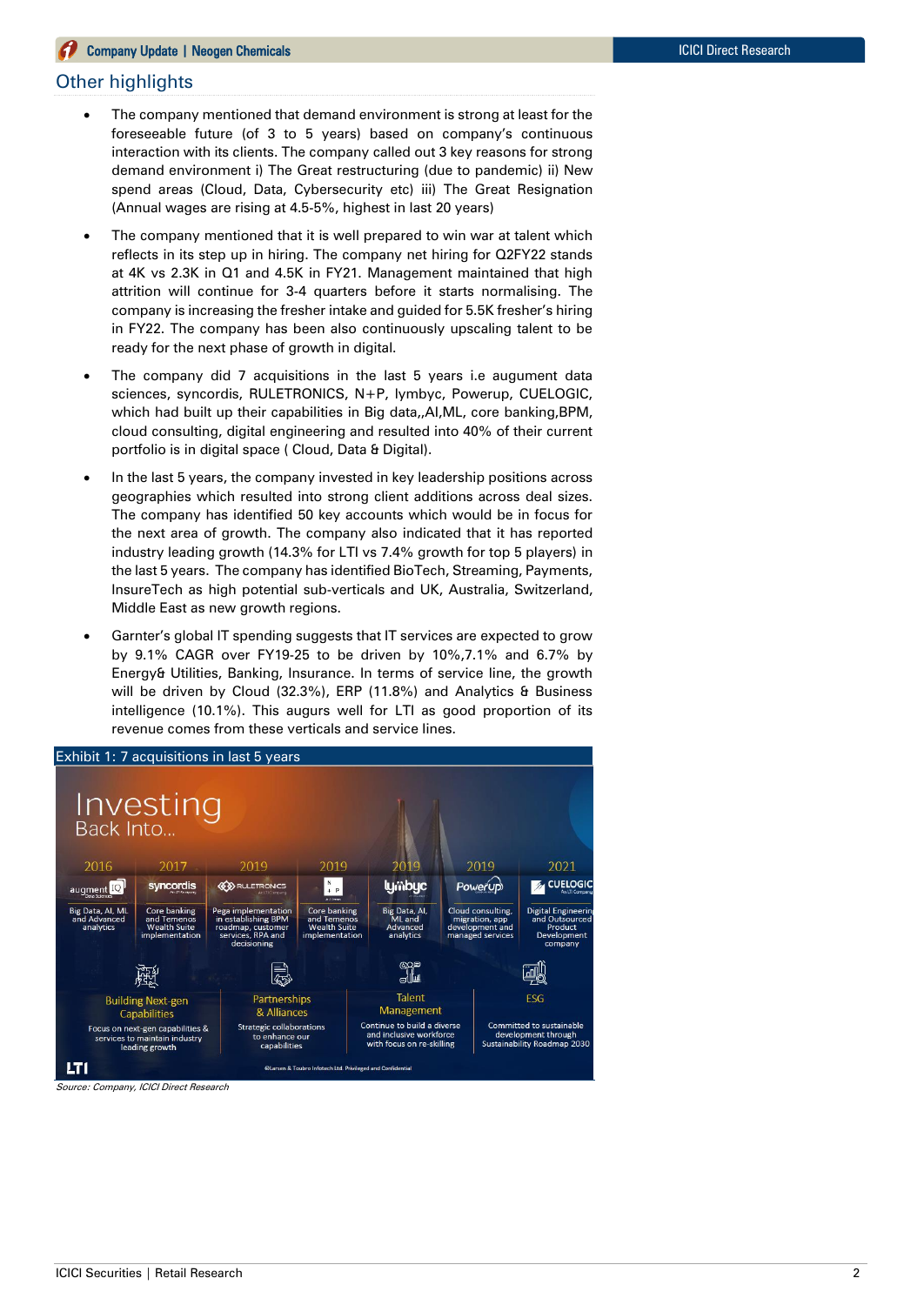





Source: Company, ICICI Direct Research



Source: Company, ICICI Direct Research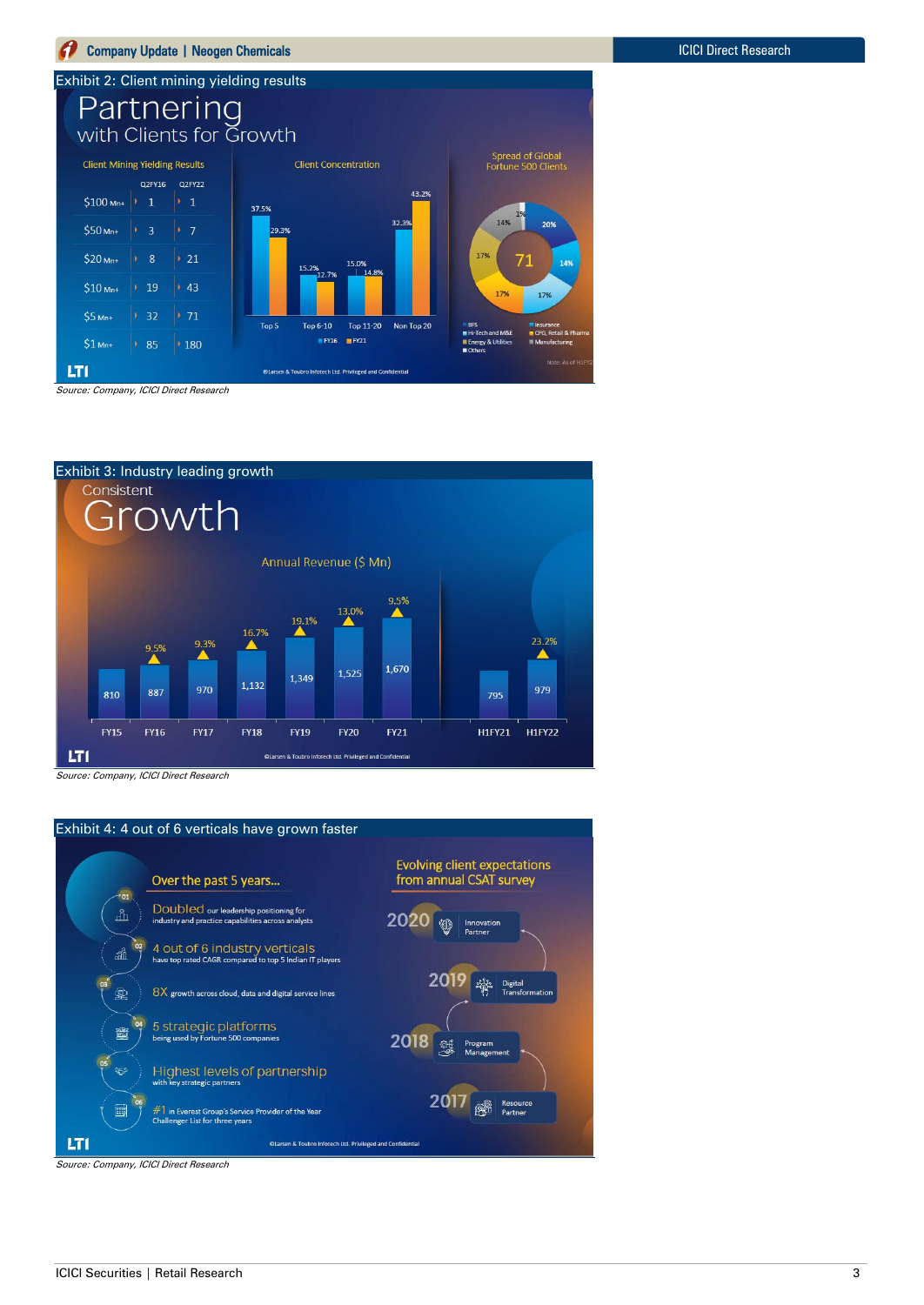| Company Update   Neogen Chemicals                                                                                                 |                           |                                                            |              |                                                                                          |
|-----------------------------------------------------------------------------------------------------------------------------------|---------------------------|------------------------------------------------------------|--------------|------------------------------------------------------------------------------------------|
| Exhibit 5: Capabilities made it preferred partner                                                                                 |                           |                                                            |              |                                                                                          |
| Our Market Leading Ability to Scale<br><b>New Capabilities</b><br>Makes us a Preferred Partner for <b>Transformation</b> Projects |                           |                                                            |              |                                                                                          |
| <b>Service Line</b>                                                                                                               | <b>CAGR FY16 - Q2FY22</b> | Q2FY22 YoY                                                 |              | <b>Strategic Partner for</b><br>multi-year spend programs<br><b>Unlimited Enterprise</b> |
| Cloud Infrastructure & Security                                                                                                   | 23.3%                     | 22.5%                                                      | $\mathbb{C}$ | <b>Reimagined Enterprise</b>                                                             |
| Analytics, AI & Cognitive                                                                                                         | 24.3%                     | 43.6%                                                      |              |                                                                                          |
| <b>Enterprise Integration &amp; Mobility</b>                                                                                      | 25.7%                     | 40.8%                                                      |              | <b>Insightful Enterprise</b>                                                             |
|                                                                                                                                   |                           |                                                            |              | <b>Engaged Enterprise</b>                                                                |
| LTI<br>Source: Company, ICICI Direct Research                                                                                     |                           | Clarsen & Toubro Infotech Ltd. Privileged and Confidential |              | 90                                                                                       |

 $\sim$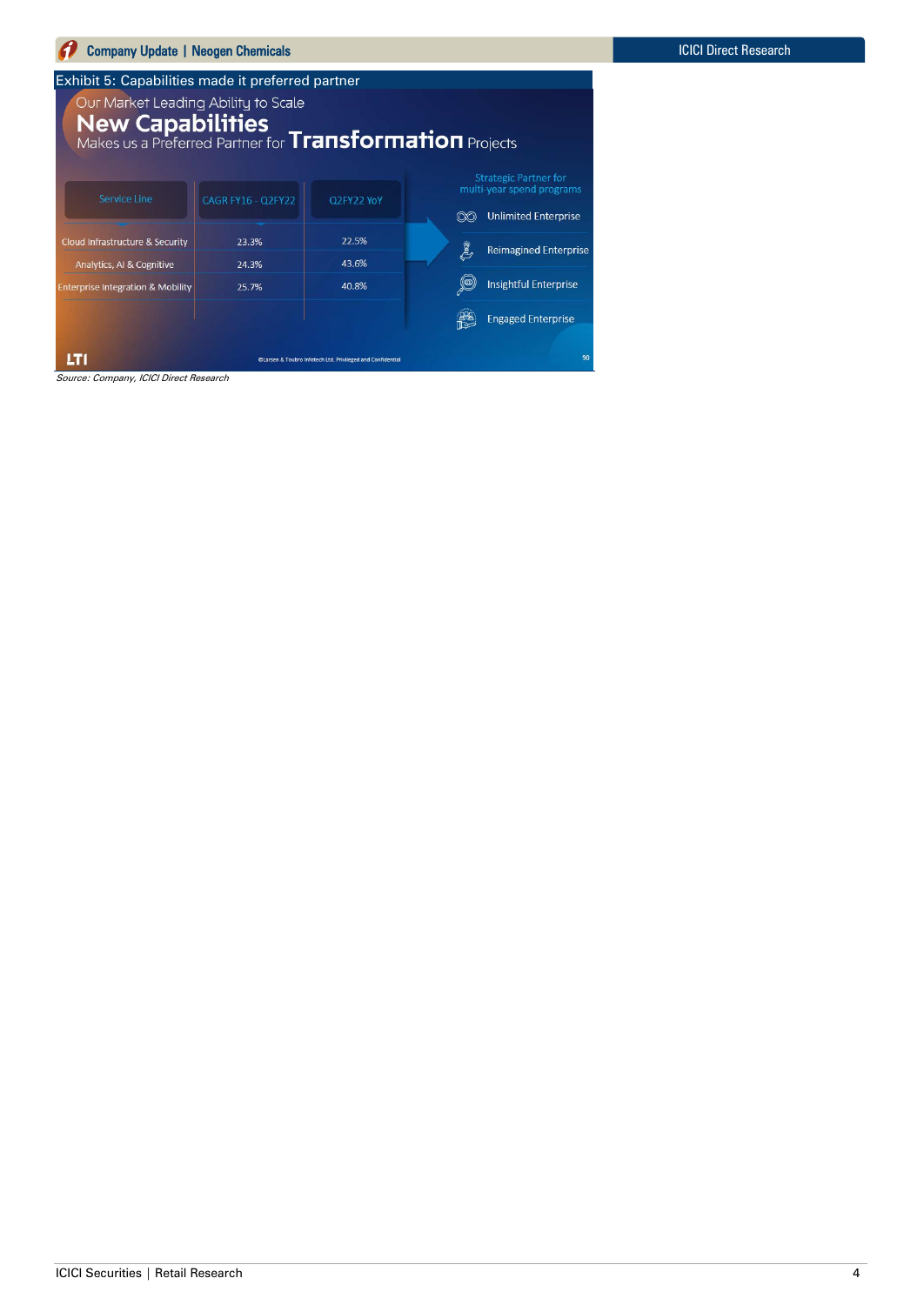#### Financial summary

| Exhibit 6: Profit and loss statement<br>₹ crore |             |             |              |              |  |  |
|-------------------------------------------------|-------------|-------------|--------------|--------------|--|--|
| (Year-end March)                                | <b>FY20</b> | <b>FY21</b> | <b>FY22E</b> | <b>FY23E</b> |  |  |
| <b>Total Revenues</b>                           | 10,879      | 12.370      | 16,169       | 19,246       |  |  |
| Growth (%)                                      | 15.2        | 13.7        | 30.7         | 19.0         |  |  |
| Employee costs                                  | 7,359       | 8,219       | 10,633       | 12,662       |  |  |
| <b>Total Operating Expenditure</b>              | 8,849       | 9,645       | 12,767       | 15,145       |  |  |
| <b>EBITDA</b>                                   | 2,029       | 2,725       | 3.401        | 4,101        |  |  |
| Growth (%)                                      | 7.8         | 34.3        | 24.8         | 20.6         |  |  |
| Depreciation & Amortization                     | 273         | 333         | 437          | 481          |  |  |
| Other Income (net)                              | 247         | 196         | 253          | 338          |  |  |
| Interest                                        |             |             |              |              |  |  |
| <b>PBT</b> before Exceptional Items             | 2.003       | 2.588       | 3,218        | 3,957        |  |  |
| Growth (%)                                      | (1.2)       | 29.2        | 24.3         | 23.0         |  |  |
| Tax                                             | 482         | 650         | 820          | 989          |  |  |
| <b>PAT</b> before Exceptional Items             | 1,521       | 1.938       | 2,397        | 2,968        |  |  |
| <b>Exceptional items</b>                        |             |             |              |              |  |  |
| Minority Int & Pft. from associates             |             |             |              |              |  |  |
| <b>PAT</b>                                      | 1.521       | 1,938       | 2.397        | 2,968        |  |  |
| Growth (%)                                      | 0.3         | 27.5        | 23.7         | 23.8         |  |  |
| <b>Diluted EPS</b>                              | 86.6        | 110.3       | 136.4        | 168.8        |  |  |
| EPS (Growth %)                                  | (0.8)       | 27.3        | 23.7         | 23.8         |  |  |

| Exhibit 7: Cash flow statement      |             |             |              |              |  |  |
|-------------------------------------|-------------|-------------|--------------|--------------|--|--|
| (Year-end March)                    | <b>FY20</b> | <b>FY21</b> | <b>FY22E</b> | <b>FY23E</b> |  |  |
| PBT                                 | 2,003       | 2,588       | 3,218        | 3,957        |  |  |
| <b>Add: Depreciation</b>            | 273         | 333         | 437          | 481          |  |  |
| (Inc)/Dec in current assets         | (592)       | (217)       | (640)        | (518)        |  |  |
| Inc/(Dec) in current liabilities    | 360         | 488         | 235          | 191          |  |  |
| <b>CF</b> from operations           | 1,644       | 2,400       | 2,407        | 3,040        |  |  |
| (Inc)/dec in other investments      | (357)       | (1, 363)    | (655)        | (623)        |  |  |
| (Inc)/dec in Fixed Assets           | (243)       | (267)       | (355)        | (423)        |  |  |
| Other investing cash flow           | 6           | 16          | 8            | 10           |  |  |
| <b>CF</b> from investing Activities | (652)       | (1,656)     | (1,003)      | (1.036)      |  |  |
| <b>Issue of equity</b>              |             | 0           |              |              |  |  |
| Inc/(dec) in Ioan funds             | (178)       | 185         | 0            | (0)          |  |  |
| Dividend paid & dividend tax        | (568)       | (532)       | (1,007)      | (1, 247)     |  |  |
| <b>Others</b>                       | (4)         | (2)         |              |              |  |  |
| <b>CF from Financial Activities</b> | (890)       | (509)       | (1, 127)     | (1.347)      |  |  |
| Net cash flow                       | 102         | 235         | 278          | 658          |  |  |
| Effect of exchange rate changes     | 9           | (1)         |              |              |  |  |
|                                     |             |             |              |              |  |  |
| Opening cash                        | 415         | 525         | 759          | 1,037        |  |  |

Source: Company, ICICI Direct Research

| Exhibit 8: Balance sheet<br>₹ crore |             |             |              |              |  |  |
|-------------------------------------|-------------|-------------|--------------|--------------|--|--|
| (Year-end March)                    | <b>FY20</b> | <b>FY21</b> | <b>FY22E</b> | <b>FY23E</b> |  |  |
| <b>Liabilities</b>                  |             |             |              |              |  |  |
| Equity                              | 17          | 18          | 18           | 18           |  |  |
| <b>Reserves &amp; Surplus</b>       | 5.387       | 7.286       | 8.676        | 10,398       |  |  |
| <b>Networth</b>                     | 5,404       | 7.303       | 8.694        | 10,415       |  |  |
| <b>Minority Interest</b>            | 1           | 4           | 4            | 4            |  |  |
| Long term Liabilties & provisions   | 1.089       | 770         | 1,005        | 1.196        |  |  |
| <b>Total Debt</b>                   | 32          | 41          | 41           | 41           |  |  |
| <b>Source of funds</b>              | 6.526       | 8.118       | 9.744        | 11.656       |  |  |
|                                     |             |             |              |              |  |  |
| <b>Assets</b>                       |             |             |              |              |  |  |
| Net fixed assets                    | 1.211       | 1.048       | 1.132        | 1.205        |  |  |
| Net intangible assets               | 132         | 267         | 222          | 190          |  |  |
| Goodwill                            | 637         | 657         | 657          | 657          |  |  |
| Other non current assets            | 517         | 606         | 760          | 886          |  |  |
| <b>Unbilled revenue</b>             | 442         | 607         | 794          | 945          |  |  |
| <b>Debtors</b>                      | 2,312       | 2.084       | 2.723        | 3.242        |  |  |
| <b>Current Investments</b>          | 2.219       | 3.628       | 4,428        | 5.228        |  |  |
| Cash & Cash equivalents             | 525         | 759         | 1.037        | 1.695        |  |  |
| Other current assets                | 831         | 1.053       | 1.377        | 1.638        |  |  |
| Trade payables                      | 695         | 828         | 1.082        | 1.288        |  |  |
| <b>Current liabilities</b>          | 1,604       | 1.763       | 2.305        | 2.743        |  |  |
| <b>Application of funds</b>         | 6.526       | 8.118       | 9.744        | 11.656       |  |  |

Exhibit 9: Key ratios (Year-end March) FY20 FY21 FY22E FY23E Per share data  $($ math> EPS 86.6 110.3 136.4 168.8 Cash Per Share 30.2 43.5 59.4 97.1 BV 307.8 415.5 494.6 592.5 DPS 28.0 40.3 57.6 71.4 Operating Ratios (%) EBITDA Margin 18.7 22.0 21.0 21.3 PBT Margin 18.4 20.9 19.9 20.6 PAT Margin 14.0 15.7 14.8 15.4 Turnover Ratios Debtor days 78 61 61 61 Creditor days 23 24 24 24 Return Ratios (%) RoE 28.1 26.5 27.6 28.5 RoCE 30.7 31.9 33.0 34.0 RoIC 46.4 64.1 69.3 76.5 Valuation Ratios (x) P/E 76.2 59.8 48.4 39.1 EV / EBITDA 55.7 40.9 32.5 26.6 Market Cap / Sales 10.6 9.4 7.2 6.0 Solvency Ratios Debt/EBITDA 0.0 0.0 0.0 0.0 Debt/Equity 0.0 0.0 0.0 0.0 Current Ratio 1.6 1.4 1.4 1.4 Quick Ratio 1.4 1.2 1.2 1.2

Source: Company, ICICI Direct Research

Source: Company, ICICI Direct Research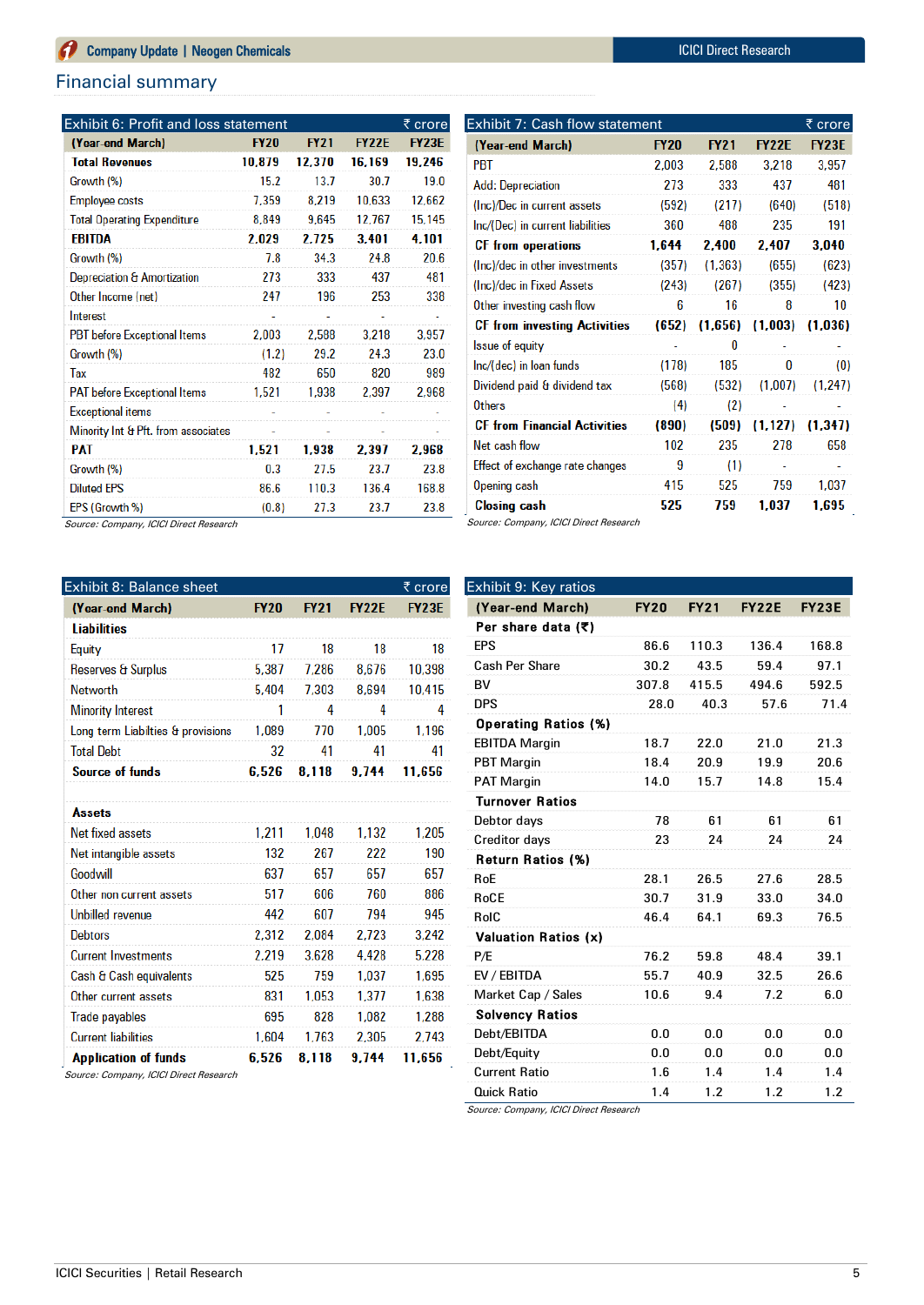## RATING RATIONALE

ICICI Direct endeavors to provide objective opinions and recommendations. ICICI Direct assigns ratings to its stocks according to their notional target price vs. current market price and then categorizes them as Buy, Hold, Reduce and Sell. The performance horizon is two years unless specified and the notional target price is defined as the analysts' valuation for a stock

Buy:  $>15%$ 

Hold: -5% to 15%;

Reduce: -15% to -5%;

Sell: <-15%



Pankaj Pandey Head – Research pankaj.pandey@icicisecurities.com

ICICI Direct Research Desk, ICICI Securities Limited, 1st Floor, Akruti Trade Centre, Road No 7, MIDC, Andheri (East) Mumbai – 400 093 research@icicidirect.com